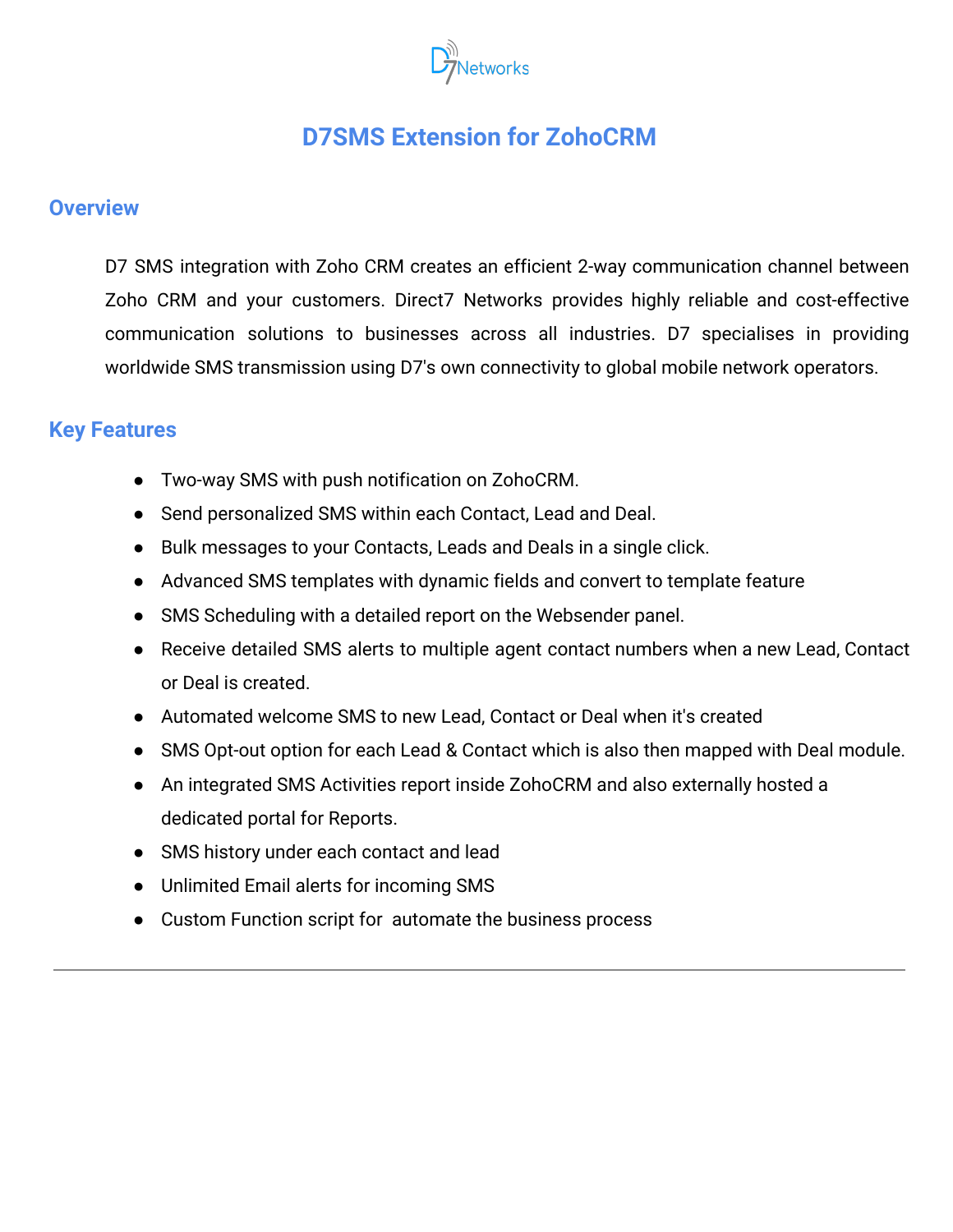

### **Video Tutorial**

Click on the following link for detailed instructions and tutorial <https://youtu.be/WYYuNOC6OIo>

### **Installation and configuration**

- 1. Install the extension from Zoho marketplace
	- 1.1. Open Zoho CRM and Navigate to Settings > Marketplace > All
	- 1.2. Search for D7SMS
	- 1.3. Select D7SMS and follow on-screen instructions to complete the installation
- 2. Collect API Details from [D7Website](https://d7networks.com/)
	- 2.1. Signup at <https://d7networks.com/accounts/signup/>
	- 2.2. Navigate to<https://d7networks.com/accounts/profile/> and click on "API details"
- 3. Update API Details on the extension
	- 3.1. Navigate to Settings > Marketplace > All > Installed > D7SMS > Configure
	- 3.2. Click on Edit symbol next to "Extension Settings"
	- 3.3. Update "*API Username*" and "*API Password*" with the API Details received.
	- 3.4. Default value of "*Msg From*" is "*D7-Zoho*". If you purchased SenderID or a dedicated number you can add it here.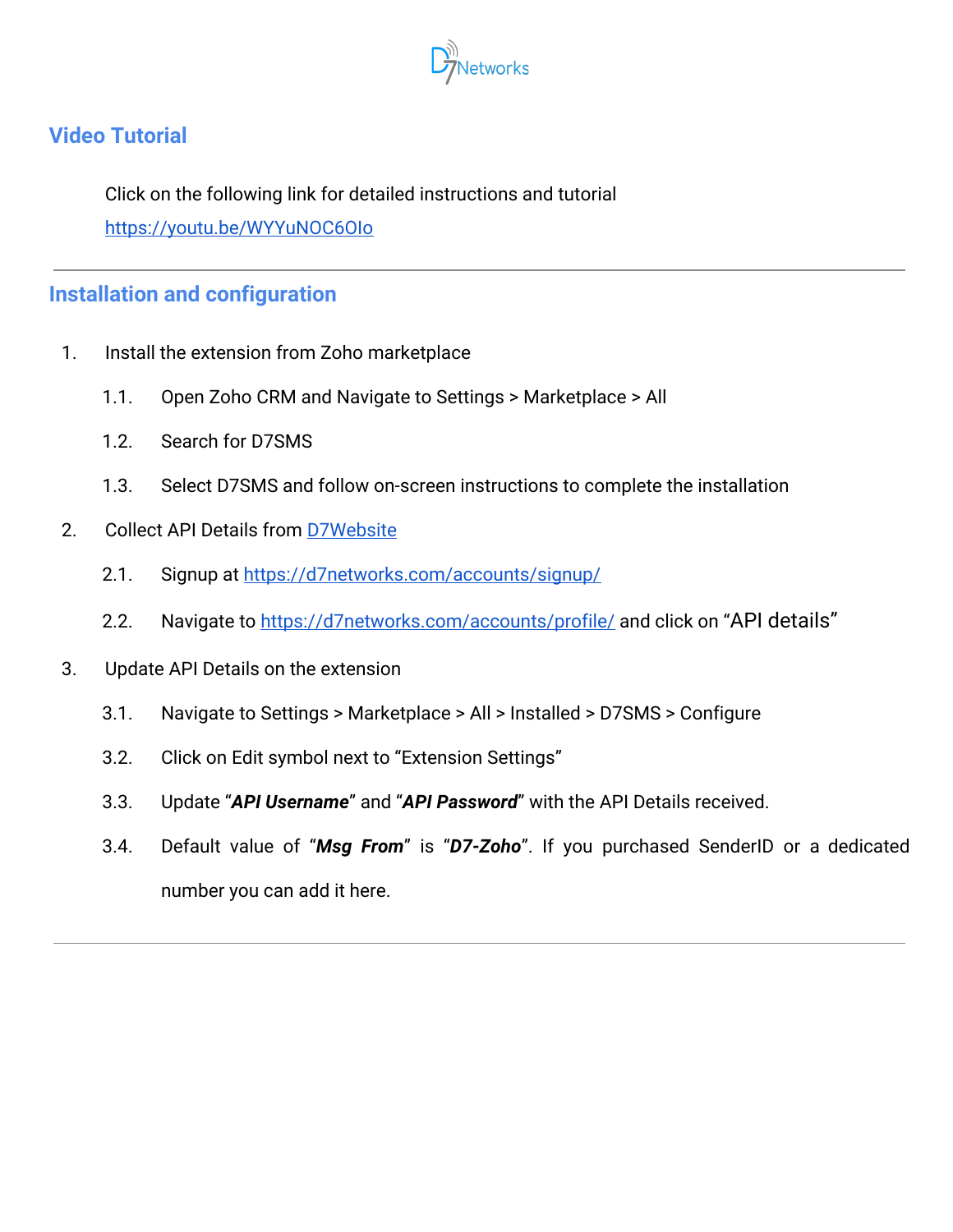

### **Send SMS**

- Navigate to a Contact, Lead or Deal
- **Send SMS** option will be available on the top right side.

| Home                | Leads | <b>BD Leads</b>             | WebLeads     | Contacts           | Accounts                  | <b>Activities</b> | Reports | $\bullet\bullet\bullet$ | All Tabs $\blacktriangledown$ |      | Q | $+$      | $\mathbb{C}$ | $\Box$ | 画 | $\Omega$ | ශ |              |
|---------------------|-------|-----------------------------|--------------|--------------------|---------------------------|-------------------|---------|-------------------------|-------------------------------|------|---|----------|--------------|--------|---|----------|---|--------------|
|                     |       |                             |              |                    |                           |                   |         |                         | <b>Send Email</b>             | Edit |   | Send SMS | $\checkmark$ |        |   |          |   |              |
| Info                |       |                             |              |                    |                           |                   |         |                         |                               |      |   |          |              |        |   |          |   | $\triangleq$ |
| Timeline            |       | Last Update : 31 day(s) ago | $\leftarrow$ |                    | lead_test5@d7networks.com |                   |         |                         |                               |      |   |          |              |        |   |          |   |              |
| <b>RELATED LIST</b> |       | $-1$                        |              | $\oslash$ Add Tags |                           |                   |         |                         |                               |      |   |          |              |        |   |          |   | ш            |

● If the "*Send SMS*" button is not listed on top, you can find it on the submenu. Click on the button as given in the following image and the "*Send SMS*" option will be available on the menu list.

|                                          | Edit<br><b>Send Email</b>       | $\checkmark$<br>0.0.0 |  |
|------------------------------------------|---------------------------------|-----------------------|--|
| Info                                     |                                 | Clone                 |  |
| Timeline<br>Last Update : 31 day(s) ago: | lead_test5@d7networks.com<br>__ | Share                 |  |
| RELATED LIST<br>$-1$                     | Add Tags                        | Delete                |  |
| $\sim$                                   | $\sim$<br>$\sim$                | <b>Print Preview</b>  |  |

● After click on "*Send SMS*" a Popup window will be opened with multiple options, and each explained here:

| Template                                                                                    | <b>Insert Fields</b> |  |
|---------------------------------------------------------------------------------------------|----------------------|--|
| Select Template                                                                             | Full_Name            |  |
| Message                                                                                     |                      |  |
| [Full_Name],<br>Dear<br>Thank you for contacting D7SMS<br>$\Box$ Save message as a template |                      |  |
|                                                                                             |                      |  |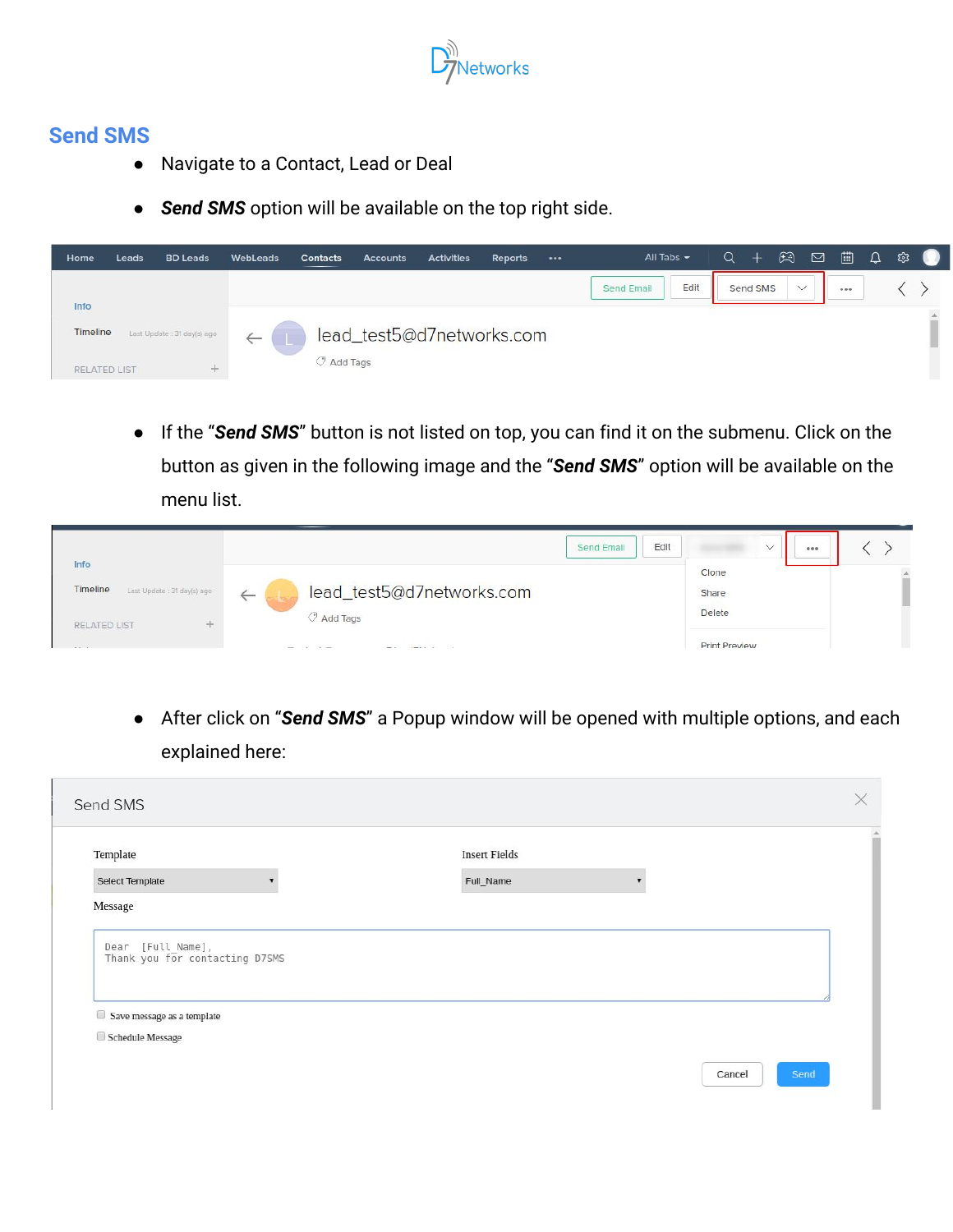

- *Select Template***:** Choose an already created template (if created any)
- *Insert Fields***:** Insert Dynamic fields to Message content. Available dynamic fields are listed here.
- *Message***:** This will be the SMS Body
- *Save Message As template***:** Save current message content as a template. This is the easiest way to create templates with dynamic variables
- *Schedule Message***:** Schedule message to send later.
- Once the message is composed you can click on "Send" and you will receive a status message on the same window. Also, you can get a detailed report from the "*SMS Activity*" module.

| Template                                                                                                |                                                                             | <b>Insert Fields</b> |  |
|---------------------------------------------------------------------------------------------------------|-----------------------------------------------------------------------------|----------------------|--|
| Select Template                                                                                         |                                                                             | Full_Name            |  |
| Message                                                                                                 |                                                                             |                      |  |
|                                                                                                         | Messages Processed Successfully. For details, check the SMS Activity module |                      |  |
| Dear [Full_Name],<br>Thank you for contacting D7SMS<br>$\blacktriangleright$ Save message as a template |                                                                             |                      |  |
|                                                                                                         |                                                                             |                      |  |
| Template Name:                                                                                          |                                                                             | save                 |  |
| template1                                                                                               |                                                                             |                      |  |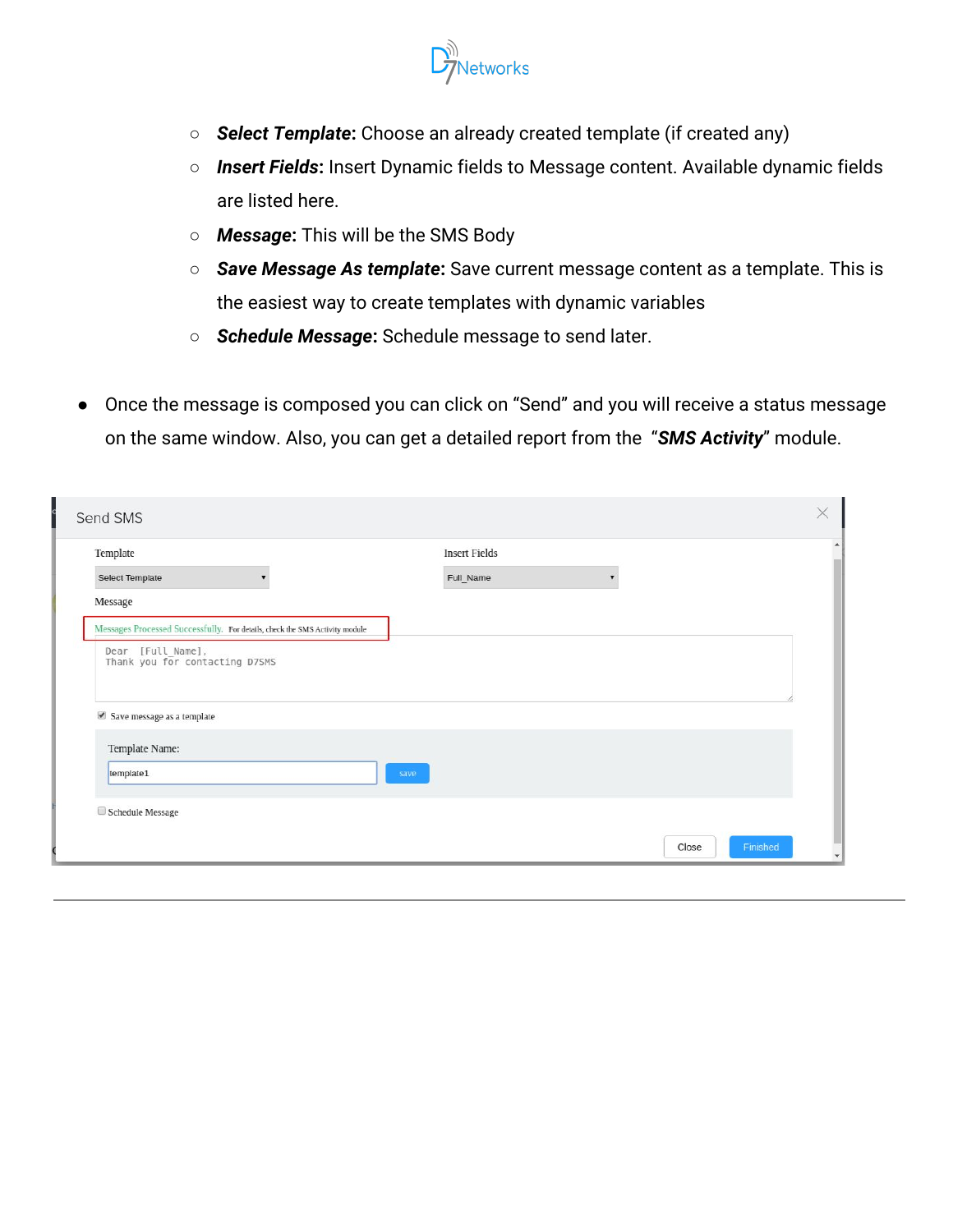

### **Bulk SMS**

- Navigate to Contacts, Leads or Deals modules Page.
- Select a few contacts and "*Bulk SMS"* option will be displayed on top

| Home | Leads                | <b>BD Leads</b> | WebLeads                  | <b>Contacts</b> | Accounts   | <b>Activities</b> | Reports       | Analytics | <b>Products</b>                                   | Quotes | $\ddot{\phantom{a}}$ |
|------|----------------------|-----------------|---------------------------|-----------------|------------|-------------------|---------------|-----------|---------------------------------------------------|--------|----------------------|
|      | 6 Contacts selected. | Clear           |                           | Run Macro ~     | Send Email | Create Task       | Tags          | 1 se      | <b>Service</b><br><b>Bulk SMS</b><br>$\checkmark$ | 0.0.0  |                      |
| ii.  |                      |                 | CONTACT NAME v            |                 |            |                   | MOBILE        |           | ACCOUNT NAME                                      |        |                      |
|      |                      |                 | lead_test5@d7networks.com |                 |            |                   | +971562310005 |           |                                                   |        |                      |
|      |                      |                 | lead_test4@d7networks.com |                 |            |                   | +971562310004 |           |                                                   |        |                      |
|      |                      |                 | lead_test3@d7networks.com |                 |            |                   | +971562310003 |           |                                                   |        |                      |
|      |                      |                 |                           |                 |            |                   |               |           |                                                   |        |                      |

## **SMS Templates**

● You can access "*SMS Templates"* from the modules list, and if not listed in the main modules section you can get it from Submenu.

| ≡ | Home   | <b>BD Leads</b>       | WebLeads Contacts Leads Accounts                                     | Deals                            | <b>SMS Activities</b> | Marketplace      | $\cdots$                                                        | 十回区<br>$Q_\alpha Q_\alpha$                        |
|---|--------|-----------------------|----------------------------------------------------------------------|----------------------------------|-----------------------|------------------|-----------------------------------------------------------------|---------------------------------------------------|
|   |        | All SMS Activities -  |                                                                      |                                  |                       |                  | Q Search Modules                                                | $\mathbb{K}$<br>言門<br>$^{+}$<br>Import            |
| 眼 | $\Box$ | CREATED TIME v        | SMS ACTIVITY NAME                                                    | SOURCE                           | <b>DESTINATION</b>    | <b>DIRECTION</b> | Feeds<br>Campaigns                                              | <b>SCE</b>                                        |
|   | $\Box$ | Feb 11, 2020 11:50 AM | Outgoing<br>[Contact] SMS<br>To C28-First<br>C <sub>28</sub> -Second | D7-Zoho                          |                       | Outgoing         | Vendors<br>Price Books<br>Cases<br>Solutions                    | $\mathsf{C}$<br>$\mathcal{Y}$                     |
|   | $\Box$ | Feb 11, 2020 08:23 AM | Agent alert on<br><b>Lead Creation</b>                               | $D7$ -Zoho $\mathcal{C}_{\odot}$ |                       | Outgoing         | Documents<br>Forecasts<br>Visits<br>SMS Templates               | $\epsilon$<br>s<br>n.<br>S.<br>a                  |
|   | П      | Feb 11, 2020 08:23 AM | Agent alert on<br><b>Lead Creation</b>                               | $D7$ -Zoho $\mathcal{C}_{\odot}$ |                       | Outgoing         | Social<br>Desk<br>Projects<br>Google Ads<br>+ Create New Module | $\epsilon$<br>s<br>π<br>'Si<br>$\mathbf{v}$ a     |
|   | 门      | Feb 11, 2020 04:49 AM | Agent alert on<br><b>Lead Creation</b>                               | $D7$ -Zoho $\mathbb{C}$          |                       | Outgoing         |                                                                 | $\epsilon$<br>Name:s<br>,Mob:71<br>$\overline{a}$ |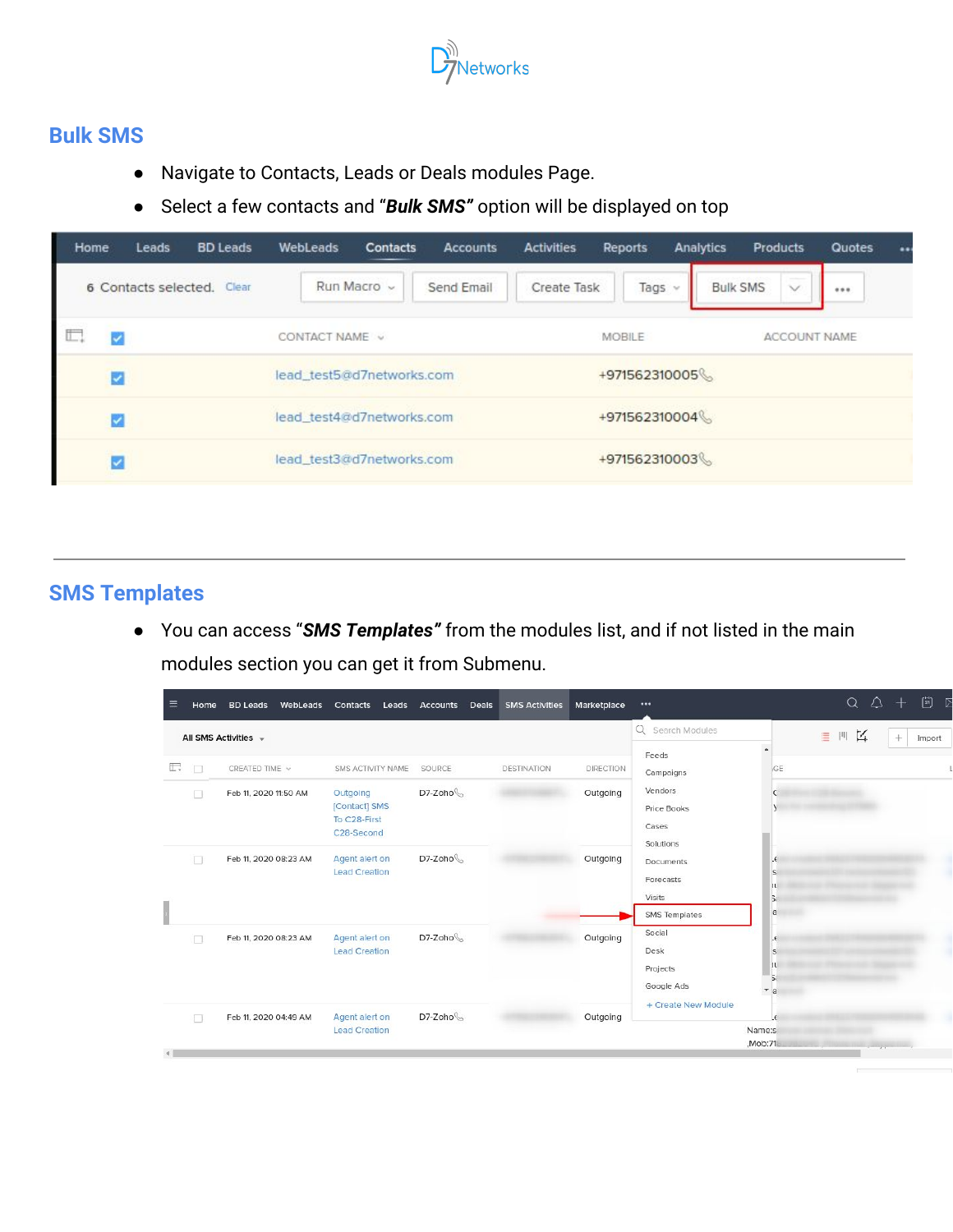

- Here, you will be having read, write, delete and modify permission over all the templates used by the SMS module
- Templates can also be saved from *Send SMS* and *Bulk SMS* windows.

| All SMS Templates +                                |          |                                               |           |                                                        |                                                    | $\equiv K$          | -94<br>Import<br>          |
|----------------------------------------------------|----------|-----------------------------------------------|-----------|--------------------------------------------------------|----------------------------------------------------|---------------------|----------------------------|
| FILTER SMS TEMPLATES BY                            | $\alpha$ | t.<br>□                                       | NAME      | TEMPLATE                                               | SMS TEMPLATE OWNER                                 | CREATED BY          | <b>MODIFIED BY</b>         |
| <b>Touched Records</b><br><b>Untouched Records</b> |          |                                               | Template1 | Dear, [First_Name],<br>Thank you for contacting D7SMS. | Direct7Networks<br><b>CALIFORNIA DE CALIFORNIA</b> | Direct7Networks     | Direct7Networks            |
| <b>Record Action</b>                               |          | <b>Total Count: 1</b><br>こくりこう ふくろうこうしゃく リントリ |           |                                                        |                                                    | 10 Records Per Page | $\langle 1$ to $1 \rangle$ |

### **SMS Scheduling**

| Template                                                                                                                        | <b>Insert Fields</b>  |  |
|---------------------------------------------------------------------------------------------------------------------------------|-----------------------|--|
| Send_SMS_CustomFn_Lead_temp1<br>$\overline{\mathbf{v}}$                                                                         | Add fields to message |  |
| Message                                                                                                                         |                       |  |
| Dear [Full Name],<br>Thank you for the signup.<br>Please confirm following details: Mob: [Mobile], Email: [Email]<br>Thank you. |                       |  |
| Save message as a template<br>Schedule Message                                                                                  |                       |  |
| Choose date and time for Scheduling:<br>20/02/12 12:05                                                                          |                       |  |
| Current UTC time : 2020/02/11 6:30:33 am<br>* Use UTC time for scheduling                                                       |                       |  |
| * Scheduled message details and delivery reports are available at D7SMS WebSender                                               |                       |  |

- The SMS Scheduling feature is available for both Single SMS and Bulk SMS options.
- You can find the "*Schedule Message*" checkbox on the SMS compose popup window.
- Once the "*Schedule message*" option is checked (ticked), the scheduler will ask to "Choose date and time for Scheduling".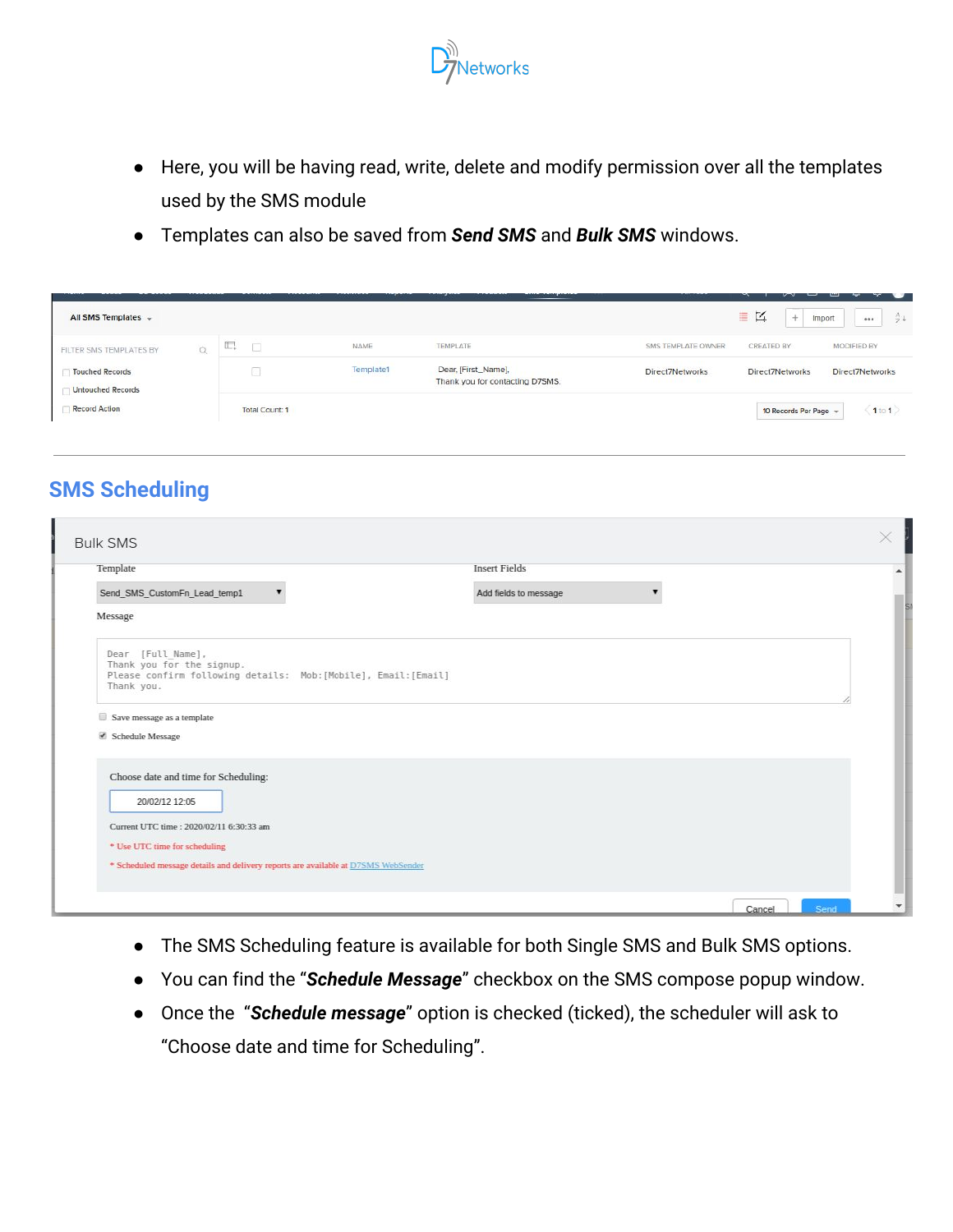

- Please use the UTC time for scheduling since we schedule the messages on the endpoint for avoiding restrictions inside ZohoCRM.
- Scheduled messages will be stored in **[D7SMS Websender](http://smsc.d7networks.com/)** and you can log in here with your API username and API password

| A https://smsc.d7networks.com/catalog/campaign-report/<br>$\leftarrow$<br>C<br>$\rightarrow$ |                            |                                    |                          |                   |                        |               |
|----------------------------------------------------------------------------------------------|----------------------------|------------------------------------|--------------------------|-------------------|------------------------|---------------|
| Direct7                                                                                      |                            |                                    |                          |                   |                        |               |
|                                                                                              |                            |                                    |                          |                   |                        |               |
| Dashboard                                                                                    | <b>Campaign Statistics</b> |                                    |                          |                   |                        |               |
| FEATURES                                                                                     |                            |                                    |                          |                   |                        |               |
| Campaign                                                                                     | All<br>Status:             | $\circ$<br>$\checkmark$<br>Search  |                          |                   |                        |               |
| <b>Campaign Statistics</b><br>局                                                              |                            |                                    |                          |                   |                        |               |
| Contact Book                                                                                 | Campaign<br>ID             | Name                               | Source<br><b>Address</b> | Total<br>Messages | Sent Date $\downarrow$ | <b>Status</b> |
| Reports                                                                                      | 3770                       | scheduled http<br>message - D646CF | SMSInfo                  |                   |                        | Scheduled     |
| <b>ACCOUNTS</b>                                                                              | 3769                       | scheduled http                     | SMSInfo                  |                   |                        | Scheduled     |
| Coverage Details                                                                             |                            | message - 514C95                   |                          |                   |                        |               |

### **Reports - SMS Activities**

- *SMS Activities* provides a detailed report of all the SMS activity which is happening under this extension.
- You can access "*SMS Activities*" from the modules list, and if not listed in the main modules section you can get it from Submenu.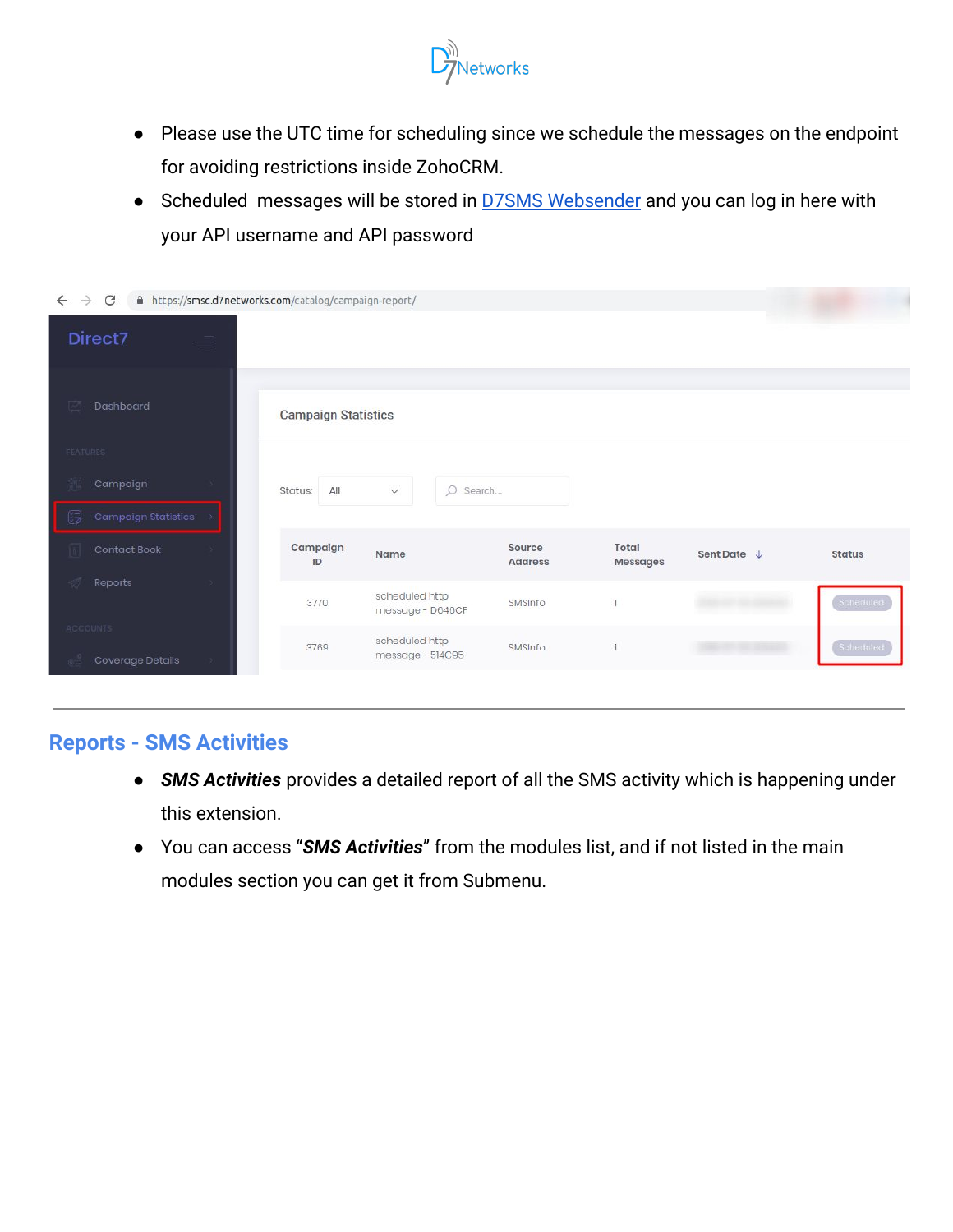

| $\equiv$ |        | Home BD Leads WebLeads |            |           | Contacts Leads Accounts Deals Activities Reports Analytics Products Marketplace |     |                               | $Q Q + E M$                               |
|----------|--------|------------------------|------------|-----------|---------------------------------------------------------------------------------|-----|-------------------------------|-------------------------------------------|
|          |        | Category_Null +        |            |           |                                                                                 |     | Q Search Modules              | 四区<br>$\equiv$<br>74<br>$+$<br>Import<br> |
| $\Box$   | o      | CREATED TIME           | FIRST NAME | LAST NAME | CONTACT NAME                                                                    | MOE | Purchase Orders<br>SalesInbox | SMS OPT OUT<br>CATEGORY                   |
|          | O      |                        |            |           |                                                                                 |     | Feeds                         |                                           |
|          | $\Box$ |                        |            |           |                                                                                 |     | Campaigns                     |                                           |
|          | $\Box$ |                        |            |           |                                                                                 |     | Vendors<br>Price Books        |                                           |
|          | $\Box$ |                        |            |           |                                                                                 |     | Cases                         |                                           |
|          |        |                        |            |           |                                                                                 |     | Solutions                     |                                           |
|          | $\Box$ |                        |            |           |                                                                                 |     | Documents                     |                                           |
|          | α      |                        |            |           |                                                                                 |     | Forecasts                     |                                           |
|          | Π      |                        |            |           |                                                                                 |     | Visits                        |                                           |
|          |        |                        |            |           |                                                                                 |     | <b>SMS Activities</b>         |                                           |
|          | σ      |                        |            |           |                                                                                 |     | SMS Templates                 |                                           |
|          | 0      |                        |            |           |                                                                                 |     | Social                        |                                           |
|          | $\Box$ |                        |            |           |                                                                                 |     | Desk                          |                                           |
|          |        |                        |            |           |                                                                                 |     | Projects                      |                                           |
|          | $\Box$ |                        |            |           |                                                                                 |     | Google Ads                    |                                           |
|          | 0      |                        |            |           |                                                                                 |     | Invoices                      |                                           |
|          |        |                        |            |           |                                                                                 |     | + Create New Module           |                                           |
|          | $\Box$ |                        |            |           |                                                                                 |     | <b>WEB TWO EX TOP</b>         |                                           |

● You can customize the Report view by clicking on the edit button next to "*All SMS Sent*"

| E      | Home | <b>BD Leads</b><br>WebLeads | Contacts<br>Leads                                                    | <b>Accounts</b><br>Deals | <b>SMS Activities</b> | Marketplace | $\cdots$      |         | $\alpha$<br>$\Delta +$<br>$\begin{bmatrix} 21 \end{bmatrix}$<br>⊠<br>℁ |
|--------|------|-----------------------------|----------------------------------------------------------------------|--------------------------|-----------------------|-------------|---------------|---------|------------------------------------------------------------------------|
|        |      | All SMS Activities v Edit   |                                                                      |                          |                       |             |               |         | $\mathbb{I}'$<br>崖<br>$[11]$<br>$\frac{A}{Z}$<br>$+$<br>Import<br>     |
| $\Box$ | □    | CREATED TIME $\sqrt{}$      | SMS ACTIVITY NAME                                                    | SOURCE                   | DESTINATION           | DIRECTION   | <b>STATUS</b> | MESSAGE | LEAD                                                                   |
|        | o    | Feb 11, 2020 11:50 AM       | Outgoing<br>[Contact] SMS<br>To C28-First<br>C <sub>28</sub> -Second | D7-Zoho                  |                       | Outgoing    | Success       |         |                                                                        |
|        | R    | Feb 11, 2020 08:23 AM       | Agent alert on<br><b>Lead Creation</b>                               | D7-Zoho                  |                       | Outgoing    | Error         |         | webc12<br>webc12                                                       |
|        | Ω    | Feb 11, 2020 08:23 AM       | Agent alert on<br><b>Lead Creation</b>                               | D7-Zoho                  |                       | Outgoing    | Error         |         | webc12<br>webc12                                                       |

● The same report can be accessed under each Contact and Leads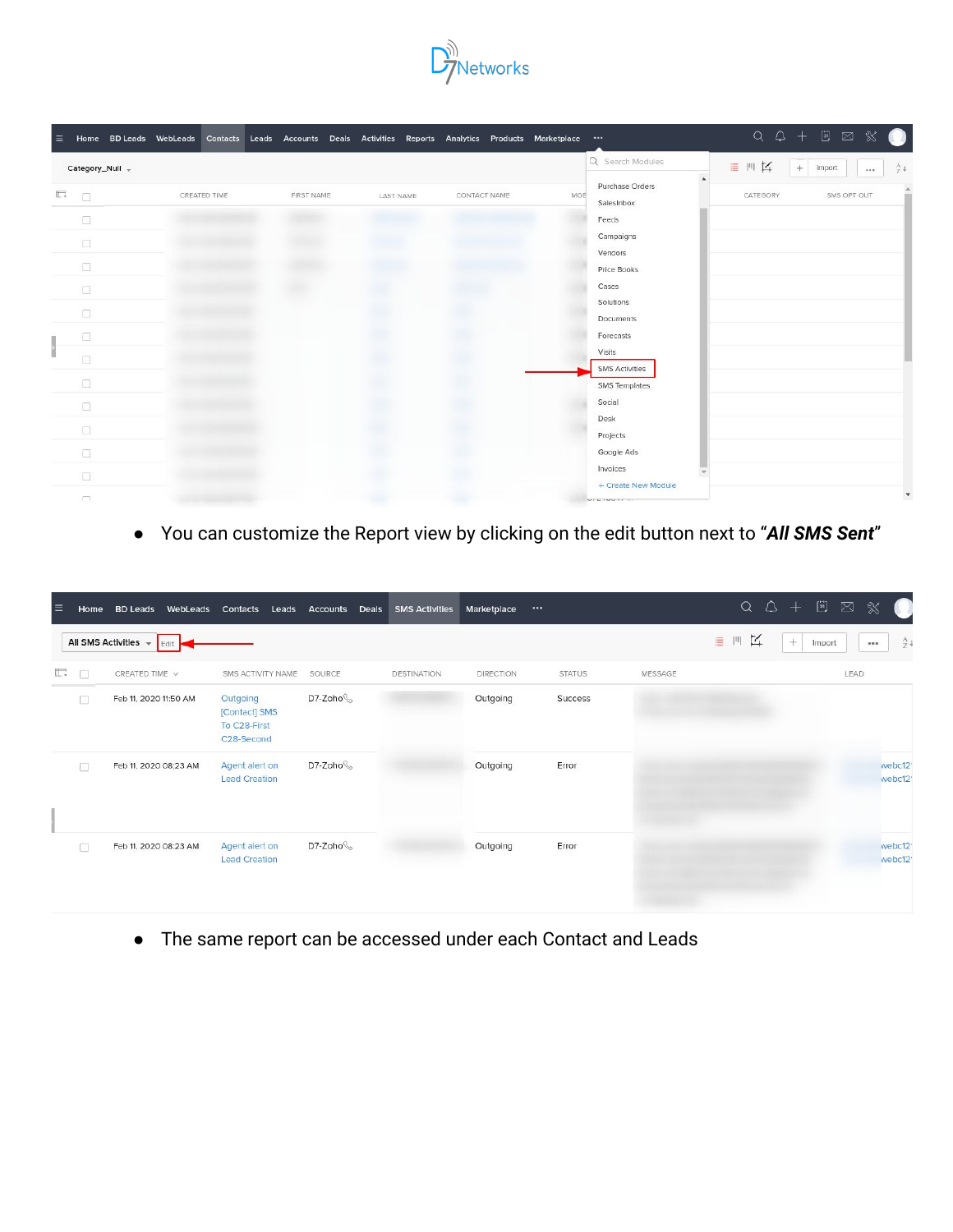

| ≡            | <b>BD Leads</b><br>Home | WebLeads<br>Contacts<br>Leads Accounts Deals SMS Activities | <br>Marketplace                                     | $Q Q + E$<br>※                                                    |
|--------------|-------------------------|-------------------------------------------------------------|-----------------------------------------------------|-------------------------------------------------------------------|
| $\leftarrow$ | C28-First C28-Second    |                                                             |                                                     | Send SMS<br>$\checkmark$<br>Edit<br>$\cdots$<br>Send Email        |
|              | SMS History010          |                                                             |                                                     | Customize View-<br>$\checkmark$<br>+ New<br>+ Assign              |
|              | Created Time            | SMS Activity Name                                           | Destination<br>Direction<br><b>Status</b><br>Source | Message                                                           |
|              | Feb 11, 2020 11:50 AM   | Outgoing [Contact] SMS To C28-First C28-Second              | D7-Zoho 94903724867 Cutgoing                        | Success Dear C28-First C28-Second, Thank you for contacting D7SMS |
|              | Feb 10, 2020 03:44 PM   | <b>SMS Generated from Custom function</b>                   | D7-Zoho 94903724867 Cutgoing<br>Success             | <b>TEST Content</b>                                               |

### **Agent Alerts**

**Extension Settings** 

- ZohoCRM administrators or agents can receive SMS when there is a new entry creation that occurs in Lead, Contact or Deal module in the ZohoCRM.
- CRM Administrator can configure N number of agent mobile numbers to receive the alert.

| API Username                                   |                                                                                                                                                                                 |
|------------------------------------------------|---------------------------------------------------------------------------------------------------------------------------------------------------------------------------------|
| API Password                                   |                                                                                                                                                                                 |
| Msg From                                       | D7-Zoho                                                                                                                                                                         |
| Agent Alert - Contact                          | +971562316353,+971562316354                                                                                                                                                     |
| Agent Alert - Lead                             | +971562316353,+971562316354                                                                                                                                                     |
| Agent Alert - Deal                             | +971562316353,+971562316354                                                                                                                                                     |
| Incoming WebHook URL                           | https://platform.zoho.com/crm/v2/functions/d7sms__mosms/actions/execute?auth_<br>type=apikey&zapikey=1001.eebf5df6e981d05f02d7c4cb79ed3aad.2e84b5ce364f1f<br>342a0d912b3ca7b6a1 |
| Autogenerated SMS to new Lead - Content SKIP   |                                                                                                                                                                                 |
| Autogenerated SMS to new Contact - ContentSKIP |                                                                                                                                                                                 |

● Following is the sample text for new Contact creation.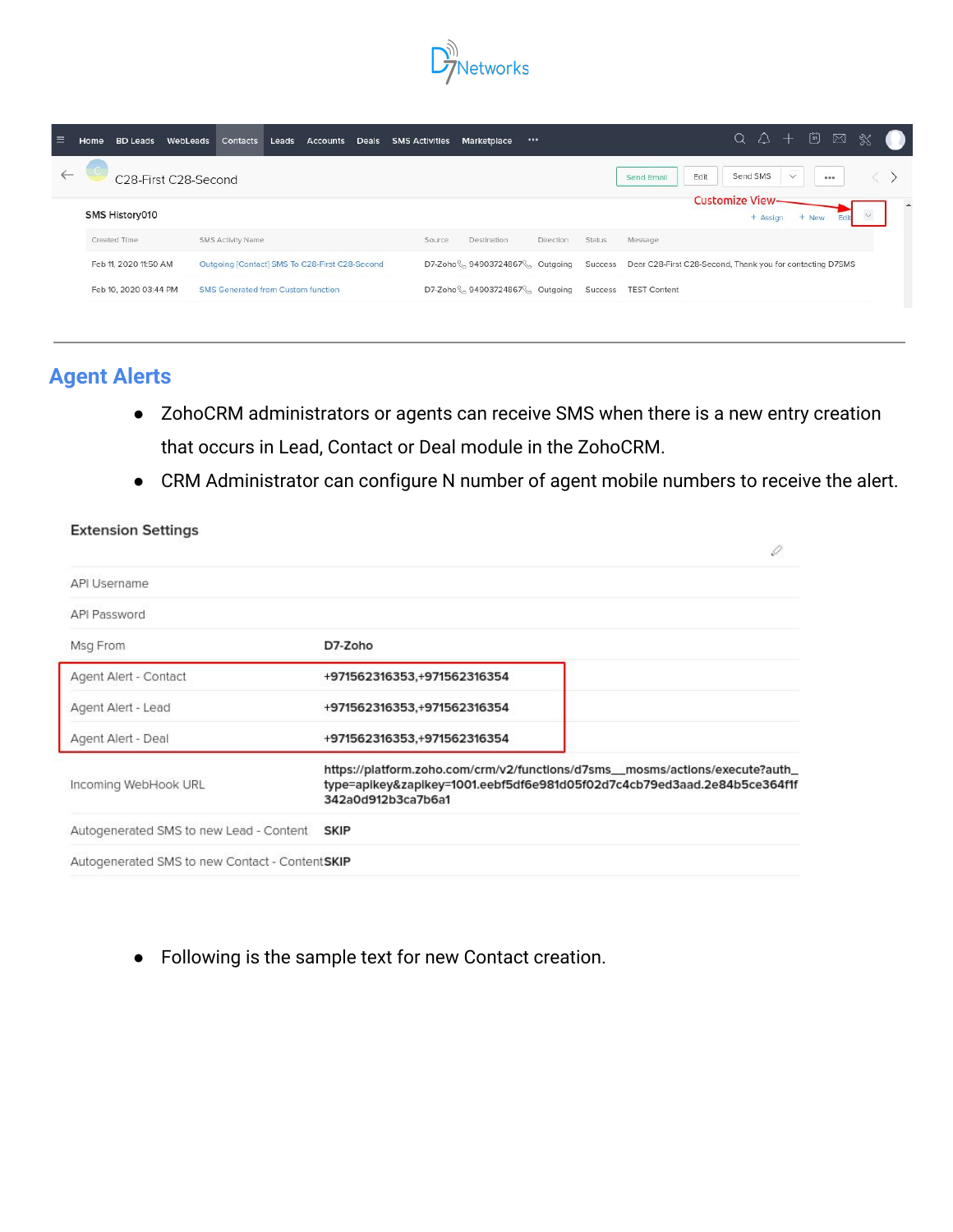

| #                                                 | Source  | <b>Destination</b> | Message                                                                                                                                                    | Sent Date J |
|---------------------------------------------------|---------|--------------------|------------------------------------------------------------------------------------------------------------------------------------------------------------|-------------|
| 834f.<br>$28cf-$<br>$43e5 -$<br>$9303 -$<br>c5b4. | SMSInfo | 971562316354       | New Contact<br>created:394227400<br>Name:Lead01,<br>Desc:Direct7Test<br>$lead -$<br>d7networks.com<br>Mob:+971562316353<br>Phone:null,<br>Source:Cold Call |             |
|                                                   |         |                    | Nous Contact                                                                                                                                               |             |

## **SMS Opt-out**

- Maybe few of the customers do not prefer SMS communication so that we can exclude them by enabling opt-out for them.
- So that when we send bulk messages opt-out customers will be skipped
- The opt-out option is available under each Contact and Lead.
- For Deal module, it will be checking the linked Contact or Lead opt-out status

| Lead01<br>$\leftarrow$ |                         |                   |                    | Edit<br>Send Email                                                                                                                                                                                                                                        | Send SMS<br>$\checkmark$ |
|------------------------|-------------------------|-------------------|--------------------|-----------------------------------------------------------------------------------------------------------------------------------------------------------------------------------------------------------------------------------------------------------|--------------------------|
| Modified By            | Direct7Networks         |                   | Asst Phone         | $\Rightarrow$                                                                                                                                                                                                                                             |                          |
|                        | Man 20 H-12010 00-54 PM |                   | Email Opt Out      |                                                                                                                                                                                                                                                           |                          |
| SMS Opt Out            | $\overline{\mathbf{v}}$ | $\bullet$ $\circ$ | Skype ID           | d7networks <sup>9</sup><br>and the company of the second second second the second second second second second second second second second second second second second second second second second second second second second second second second second |                          |
|                        |                         |                   | Secondary Email    | $\sim$                                                                                                                                                                                                                                                    |                          |
|                        |                         |                   | Twitter<br>1972674 | 革                                                                                                                                                                                                                                                         |                          |
|                        |                         |                   |                    |                                                                                                                                                                                                                                                           |                          |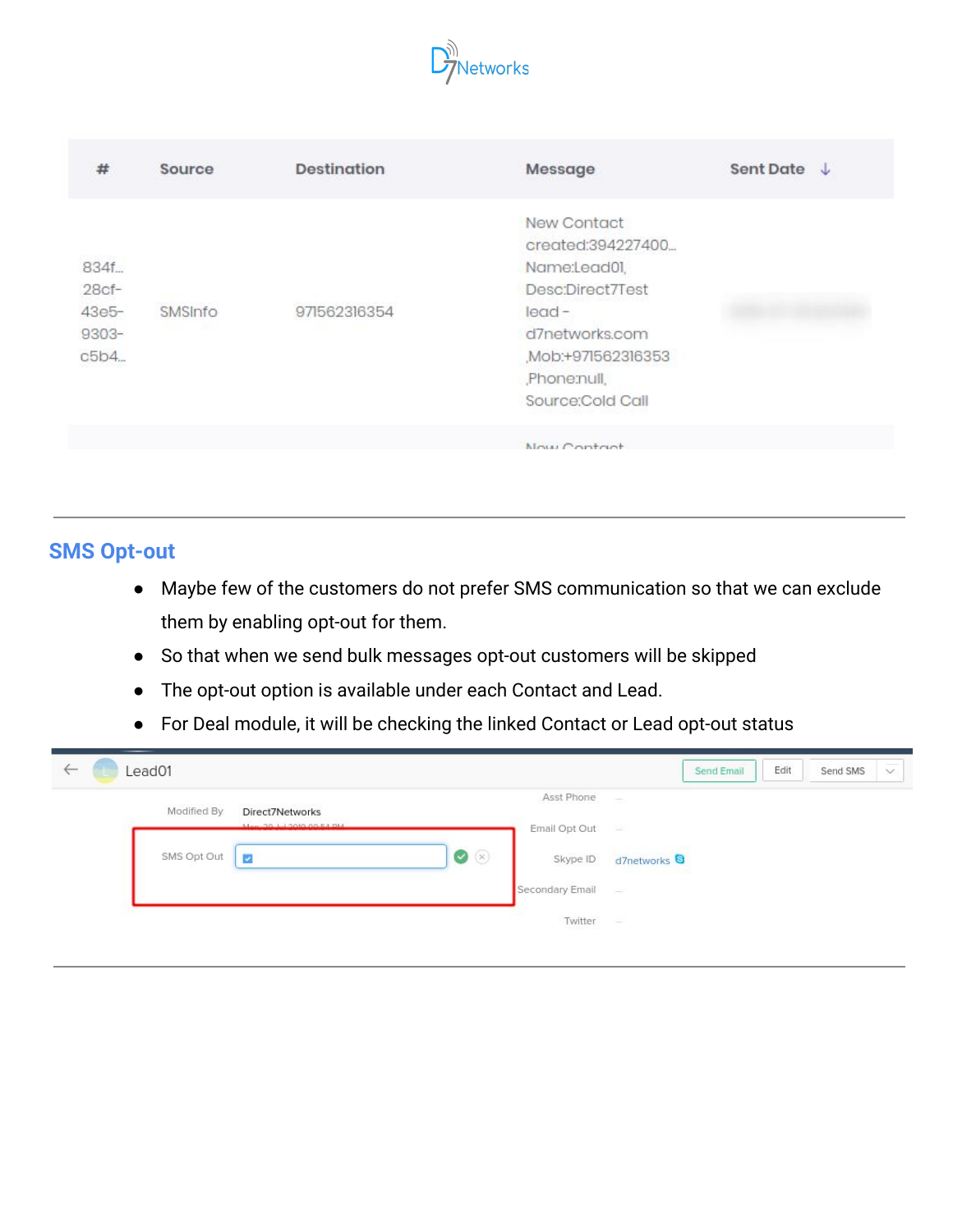

### **Incoming SMS**

- Zoho CRM users can receive incoming sms on their CRM by adding one or more dedicated numbers.
- Incoming SMS is delivered to ZohoCRM using the WebHook URL. You must update it on the D7 control panel to receive incoming SMS.
- Also, you can email this link with API username to [support@d7networks.com,](mailto:support@d7networks.com) and the support team will configure it for you.
- Customers will receive sales Signal notification whenever a new incoming sms is received.

| ≡  | Home            | <b>BD Leads WebLeads</b> | Contacts             | Leads |                        |                 | Accounts Deals SMS Activities | Marketplace                     |                                    |                   | $\Omega$<br>$\Delta$<br>$^+$ | $\begin{bmatrix} \ddots \\ \ddots \end{bmatrix}$<br>$\boxtimes$<br>$\mathbb{X}$<br>œ |
|----|-----------------|--------------------------|----------------------|-------|------------------------|-----------------|-------------------------------|---------------------------------|------------------------------------|-------------------|------------------------------|--------------------------------------------------------------------------------------|
|    | Category_Null + |                          |                      |       |                        |                 |                               |                                 |                                    |                   | 环<br>丰<br>凹<br>$+$           | $rac{A}{2}$<br>Import<br>                                                            |
| E. | $\Box$          |                          | CREATED TIME         |       | <b>FIRST NAME</b>      |                 | LAST NAME                     | CONTACT NAME                    | <b><i>CONTRACTOR</i></b><br>MOBILE | Novo non<br>EMAIL | CATEGORY                     | SMS OPT OUT                                                                          |
|    | O               |                          | Feb 6, 2020 09:52 AM |       | C28-First              |                 | C28-Second                    | C28-First C28-Second            |                                    |                   |                              |                                                                                      |
|    | O               |                          | Feb 5, 2020 08:14 PM |       | C27-First              |                 | C <sub>27</sub> -Last         | C27-First C27-Last              |                                    |                   |                              |                                                                                      |
|    |                 |                          | Feb 5, 2020 08:12 PM |       | C <sub>26</sub> -First |                 | C <sub>26</sub> -Last         | C26-First C26-Last              |                                    |                   |                              |                                                                                      |
|    |                 |                          | Feb 5, 2020 07:54 PM |       | C <sub>25</sub>        | C <sub>25</sub> |                               | C <sub>25</sub> C <sub>25</sub> |                                    |                   |                              |                                                                                      |

- When CRM receives an sms from a number, it will be linked to corresponding Lead and Contact by search and find in the modules.
- If no leads or contact is found for the source number, a new lead will be generated and the incoming sms will be saved under that lead.
- In case of duplicate Contacts and Leads, the incoming sms will be saved for the first created item.

| 言  | Home            | <b>BD Leads</b> | WebLeads | Contacts             | Leads             | Accounts Deals Activities Reports | $$<br>Marketplace               |        |       | $\begin{bmatrix} \ddots \\ \ddots \end{bmatrix}$<br>$\alpha$<br>△<br>⊠<br>$^{+}$ |              |
|----|-----------------|-----------------|----------|----------------------|-------------------|-----------------------------------|---------------------------------|--------|-------|----------------------------------------------------------------------------------|--------------|
|    | Category_Null - |                 |          |                      |                   |                                   |                                 |        |       | SalesSignals <sup>38</sup><br>Feeds                                              | $\times$     |
| E. | $\Box$          |                 |          | CREATED TIME         | <b>FIRST NAME</b> | <b>LAST NAME</b>                  | CONTACT NAME                    | MOBILE | EMAIL | $\circledcirc$<br>$^{\rm +}$<br>43965<br>Null                                    |              |
|    | $\Box$          |                 |          | Feb 6, 2020 09:52 AM | C28-First         | C28-Second                        | C28-First C28-Second            |        |       | $\n  lncoming SMS from\n$                                                        | 443912:41 PM |
|    | □               |                 |          | Feb 5, 2020 08:14 PM | C27-First         | C <sub>27</sub> -Last             | C27-First C27-Last              |        |       |                                                                                  |              |
|    | □               |                 |          | Feb 5, 2020 08:12 PM | C26-First         | C <sub>26</sub> -Last             | C26-First C26-Last              |        |       | $\mathsf{C}$<br>& C25 C25<br><b>D</b> <sup>f</sup> Incoming SMS                  | 12:40 PM     |
|    | П               |                 |          | Feb 5, 2020 07:54 PM | C <sub>25</sub>   | C <sub>25</sub>                   | C <sub>25</sub> C <sub>25</sub> |        |       |                                                                                  |              |
|    | O               |                 |          | Feb 5, 2020 11:03 AM |                   | C <sub>24</sub>                   | C <sub>24</sub>                 |        |       | S<br><sup>®</sup> sruthy9 sruthy9                                                |              |
|    |                 |                 |          | Feb 5, 2020 11:03 AM |                   | C <sub>23</sub>                   | C <sub>23</sub>                 |        |       | $D_7$ Incoming SMS                                                               | 12:40 PM     |

● Also, the SMS details are saved in the "*SMS Activity*" module.